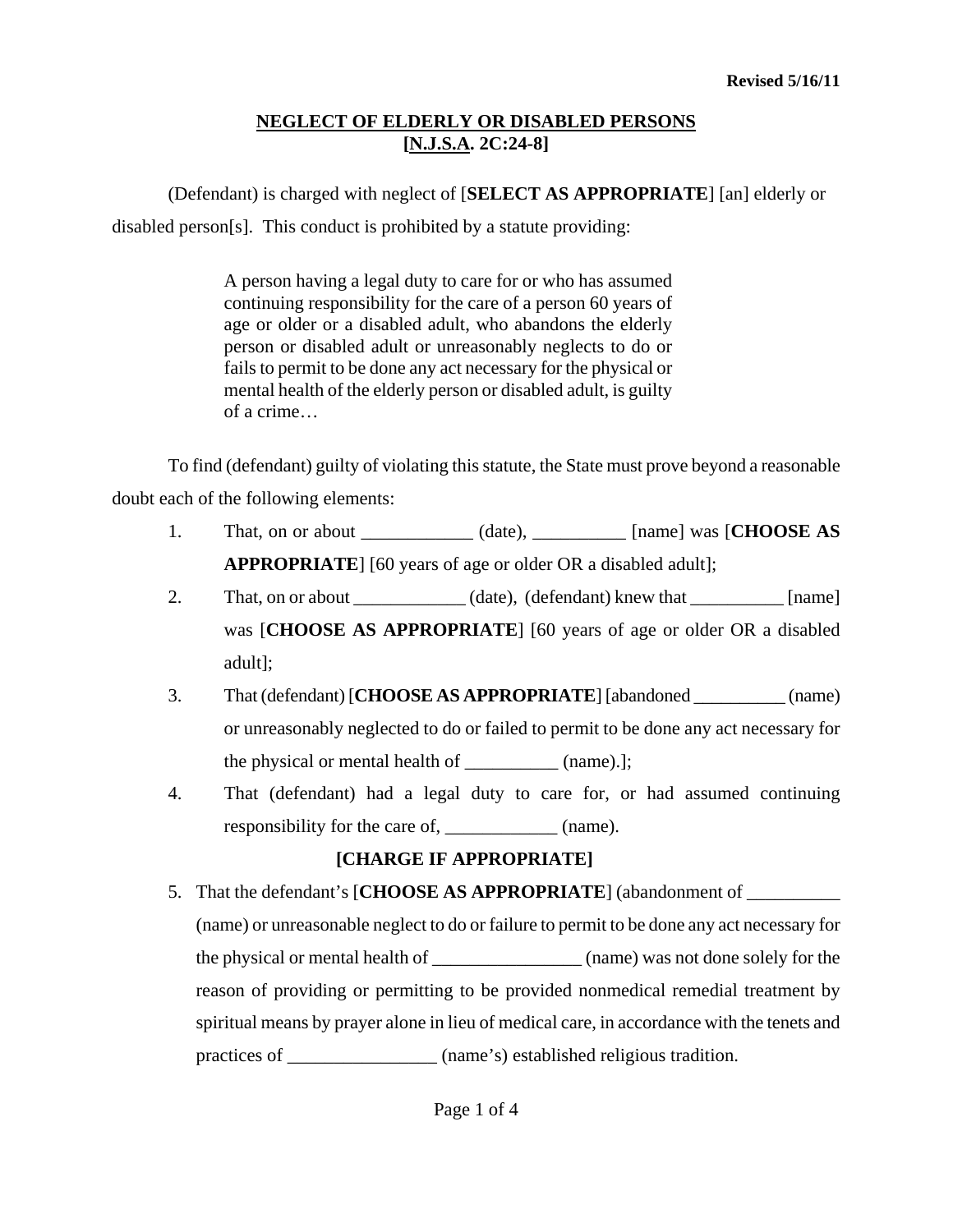## **NEGLECT OF ELDERLY OR DISABLED PERSONS**

## **(N.J.S.A. 2C:24-8)**

The first element that the State must prove beyond a reasonable doubt is that,

(name) was [**CHOOSE AS APPROPRIATE**][60 years of age or older, OR a disabled adult]. "Disability" means physical disability, infirmity, malformation or disfigurement which is caused by bodily injury, birth defect or illness including epilepsy and other seizure disorders, and which shall include, but not be limited to, any degree of paralysis, amputation, lack of physical coordination, blindness or visual impediment, deafness or hearing impediment, muteness or speech impediment or physical reliance on a service or guide dog, wheelchair, or other remedial appliance or device, or any mental, psychological or developmental disability, including autism spectrum disorders, resulting from anatomical, psychological, physiological or neurological conditions which prevents the normal exercise of any bodily or mental functions or is demonstrable, medically or psychologically, by accepted clinical or laboratory diagnostic techniques. Disability shall also mean AIDS or HIV infection.<sup>[1](#page-0-0)</sup> An adult is any person 18 years of age or older.

The second element that the State must prove beyond a reasonable doubt is that (defendant) knew that \_\_\_\_\_\_\_\_\_\_ (name) was [**CHOOSE AS APPROPRIATE**][60 years of age or older, OR a disabled adult].

A person acts knowingly with respect to the nature of his/her conduct or the attendant circumstances if he/she is aware that his/her conduct is of that nature, or that such circumstances exist, or he/she is aware of the high probability of their existence. A person acts knowingly as to a result of his/her conduct if he/she is aware that it is practically certain that his/her conduct will cause such a result. Knowing, with knowledge, or equivalent terms have the same meaning.

 Knowledge or knowingly is a condition of the mind that cannot be seen and can be determined only by inferences from conduct, words or acts. A state of mind is rarely susceptible of direct proof but must ordinarily be inferred from the facts. Therefore, it is not necessary that the State produce witnesses to testify that an accused said that he/she had a certain state of mind when he/she engaged in a particular act. It is within your power to find that such proof has been furnished beyond a reasonable doubt by inference, which may arise from the nature of defendant's acts and conduct, from all that he/she said and did at the particular time and place, and from all the surrounding circumstances.

<span id="page-1-0"></span> $\frac{1}{1}$ 

N.J.S.A. 10:5-5q. See State v. Dixon, 396 N.J. Super. 329 (App. Div. 2007).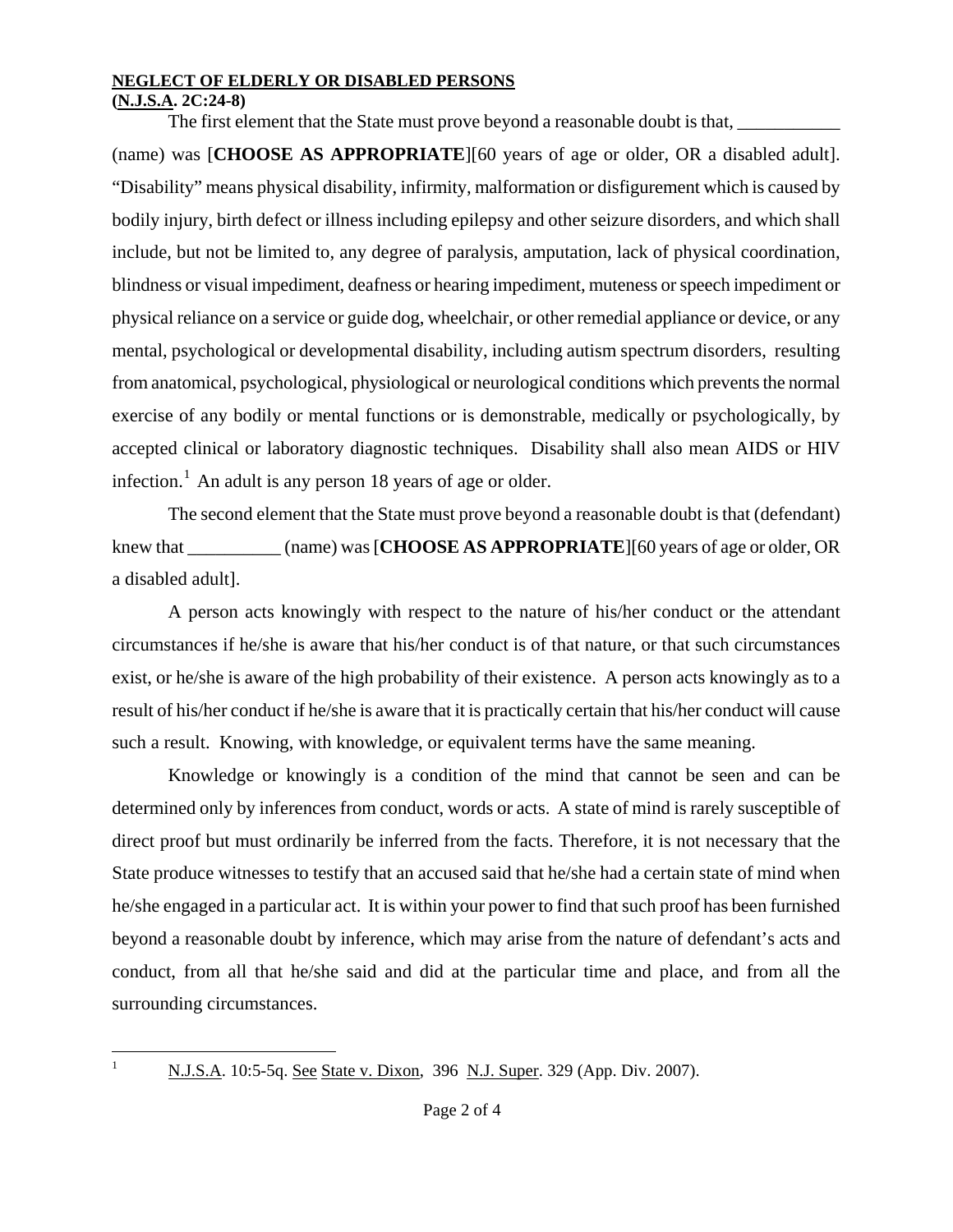#### **NEGLECT OF ELDERLY OR DISABLED PERSONS**

**(N.J.S.A. 2C:24-8)**

The third element that the State must prove beyond a reasonable doubt is that (defendant) [**CHOOSE AS APPROPRIATE**] abandoned \_\_\_\_\_\_\_\_\_\_\_ OR unreasonably neglected to do or failed to permit to be done any act necessary for the physical or mental health of  $\qquad$ (name). "Abandon" means the willful desertion or forsaking of an elderly person or disabled adult.<sup>[2](#page-1-0)</sup> For purposes of this offense, with regard to the meaning of "abandon", the terms "desertion" or "forsaking", refer to a situation which was intended by the actor to be permanent as opposed to merely temporary.<sup>[3](#page-2-0)</sup> In the context of this charge, "willful" means knowingly or with knowledge.<sup>[4](#page-2-1)</sup> A person acts knowingly with respect to the nature of his/her conduct or the attendant circumstances if he/she is aware that his/her conduct is of that nature, or that such circumstances exist, or he/she is aware of the high probability of their existence. A person acts knowingly as to a result of his/her conduct if he/she is aware that it is practically certain that his/her conduct will cause such a result. Knowing, with knowledge, or equivalent terms have the same meaning.

 Knowledge or knowingly is a condition of the mind that cannot be seen and can be determined only by inferences from conduct, words or acts. A state of mind is rarely susceptible of direct proof but must ordinarily be inferred from the facts. Therefore, it is not necessary that the State produce witnesses to testify that an accused said that he/she had a certain state of mind when he/she engaged in a particular act. It is within your power to find that such proof has been furnished beyond a reasonable doubt by inference, which may arise from the nature of defendant's acts and conduct, from all that he/she said and did at the particular time and place, and from all the surrounding circumstances.

The phrase, "neglected to do," means the same as the phrase, "fails to do." In order to determine whether the alleged failure to care for, and/or failure to permit care for, (name), was unreasonable, you need to understand that the failure to exercise reasonable care constitutes negligence, which is a gross deviation from the standard of care that a reasonable person would observe in the actor's situation.

A person acts negligently with respect to a material element of an offense when he/she should be aware of a substantial and unjustifiable risk that the material element exists or will result from his/her conduct. The risk must be of such a nature and degree that the actor's failure to

<span id="page-2-2"></span><span id="page-2-1"></span><span id="page-2-0"></span> $\overline{2}$  $\frac{2}{3}$  N.J.S.A. 2C:24-8a.

Cf. State v. N.I., 349 N.J. Super. 299 (App. Div. 2002).